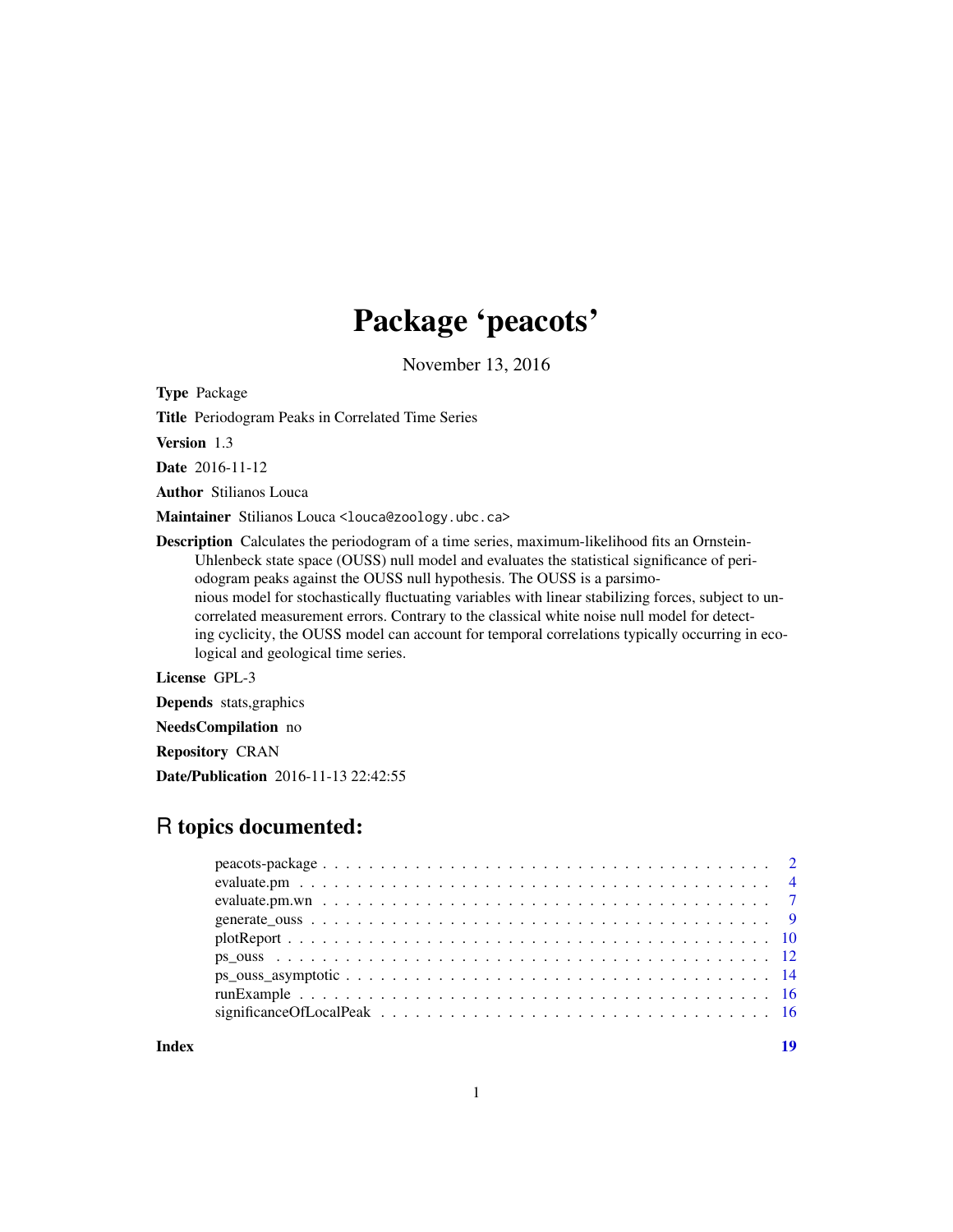<span id="page-1-0"></span>

Calculate the periodogram of a time series, maximum-likelihood fit an Ornstein-Uhlenbeck state space (OUSS) null model to the periodogram and evaluate the statistical significance of periodogram peaks against the OUSS null hypothesis.

#### Details

Package: peacots Type: Package Version: 1.2 Date: 2015-06-13 License: GPL-3

The OUSS is a parsimonious model for a stochastically fluctuating variable (e.g. population size) with linear stabilizing forces, subject to uncorrelated measurement errors. Periodogram peaks (putative periodicities) are evaluated against this null hypothesis. In contrast to the white noise null model (the classical null model against which cyclicity is often evaluated), the OUSS process accounts for non-zero correlations between measurements and corrects for the resulting increased power at low frequencies.

Use [evaluate.pm](#page-3-1) to calculate the periodogram of a time series, fit the OUSS null model and calculate the statistical significance of the periodogram maximum.

Use [plotReport](#page-9-1) to generate a simple plot of the results returned by [evaluate.pm](#page-3-1).

Use [significanceOfLocalPeak](#page-15-1) to evaluate the statistical significance of a secondary peak (i.e. non-global maximum) in the periodogram.

Use [runExample](#page-15-2) to run an example peacots analysis based on simulation data.

Use evaluate.pm, wn to evaluate the statistical significance of the periodogram maximum against the white noise null hypothesis. This is the classical test, included for comparison.

Use [ps\\_ouss\\_asymptotic](#page-13-1) to calculate the power spectrum of a particular OUSS process.

Use [ps\\_ouss](#page-11-1) to calculate the expected periodogram from a finite time series of a particular OUSS process.

Use [generate\\_ouss](#page-8-1) to generate random time series of a particular OUSS process.

## Author(s)

Stilianos Louca

## References

Louca, S., Doebeli, M. (2015) Detecting cyclicity in ecological time series, Ecology 96: 1724–1732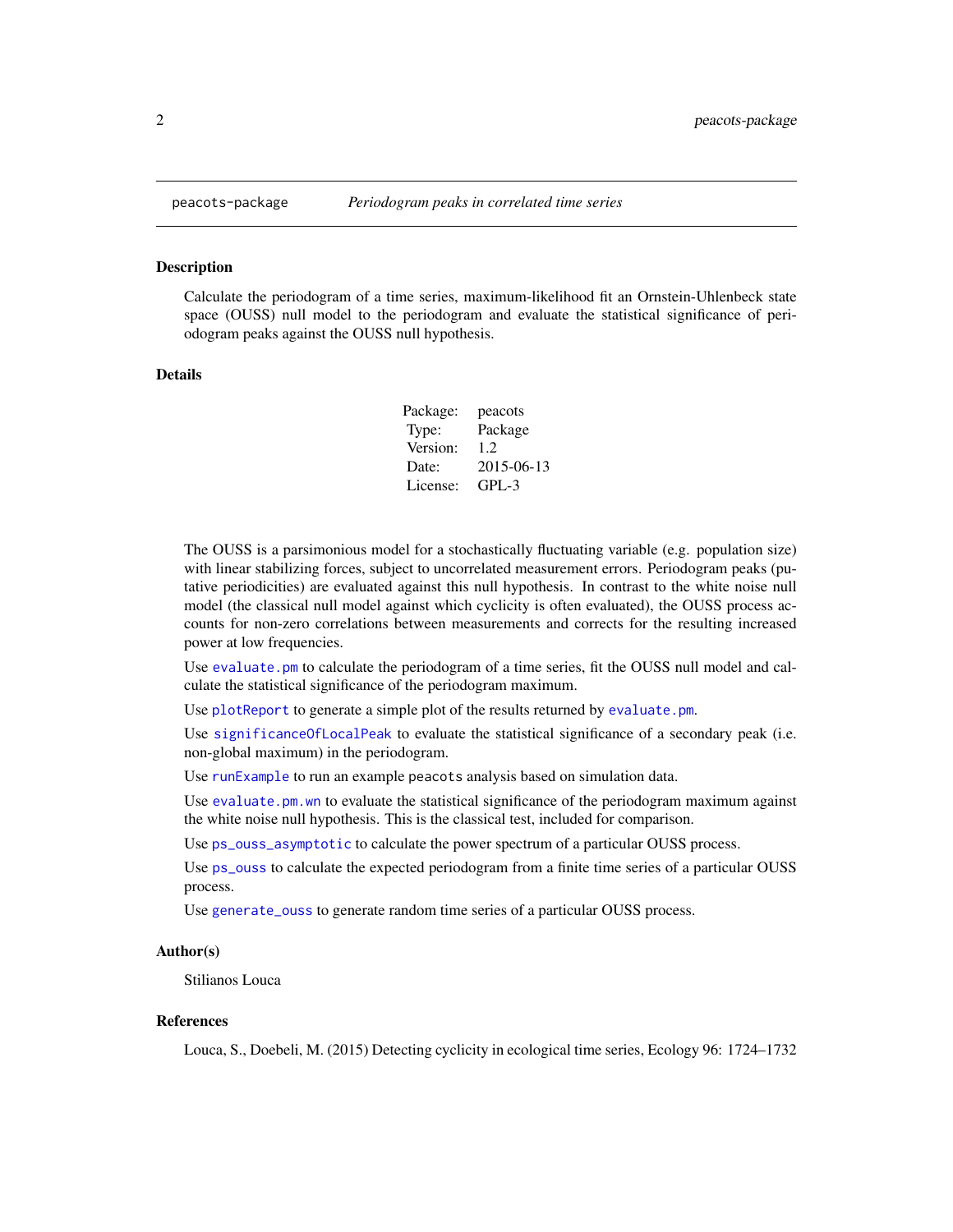## peacots-package 3

```
# Generate a cyclic time series and analyse using peacots
# Parameters
lambda = 1; # inverse correlation time of OU process
cyclePeriod = 1;cycleAmplitude = 0.6;
times = seq(0, 20, 0.25);
# Example 1
# generate cyclic time series by adding a periodic signal to an OUSS process
signal = cycleAmplitude * cos(2*pi*times/cyclePeriod) +
         generate_ouss(times, mu=0, sigma=1, lambda=lambda, epsilon=0.5);
# Find periodogram peak and estimate statistical significance
# Ignore frequencies lower than a pre-defined threshold
# to avoid masking by low-frequency maximum
report = evaluate.pm(times=times, signal=signal,
                     minPeakFreq=lambda/3,
                     minFitFreq=lambda/3,
                     startRadius=2);
# plot overview of periodogram peak analysis
plotReport(sprintf("Cyclic at frequency %.2g",1/cyclePeriod),
          times=times, signal=signal, report=report);
# Example 2 (using the same time series)
# In this example we don't use low-frequency trimming
# Instead, we will focus on a particular (local) periodogram peak
# and estimate its 'local' statistical significance
# calculate periodogram and fit OUSS model
report = evaluate.pm(times=times, signal=signal, startRadius=2);
# find the periodogram mode approximately corresponding to the frequency we are interested in
cycleMode = which(report$frequencies>=0.99/cyclePeriod)[1];
# calculate local P-value for this peak
Pvalue = significanceOfLocalPeak(power_o = report$power_o,
                                   lambda = report$lambda,power_e = report$power_e,
                                   time_step = report$time_step,
                                   series_size = length(times),
                                   Nfreq = length(report$frequencies),
                                   peakFreq = report$frequencies[cycleMode],
                                   peakPower = report$periodogram[cycleMode]);
# print result
cat(sprintf("Local P-value = %.3g for peak at frequency=%.3g\n",
   Pvalue, report$frequencies[cycleMode]));
```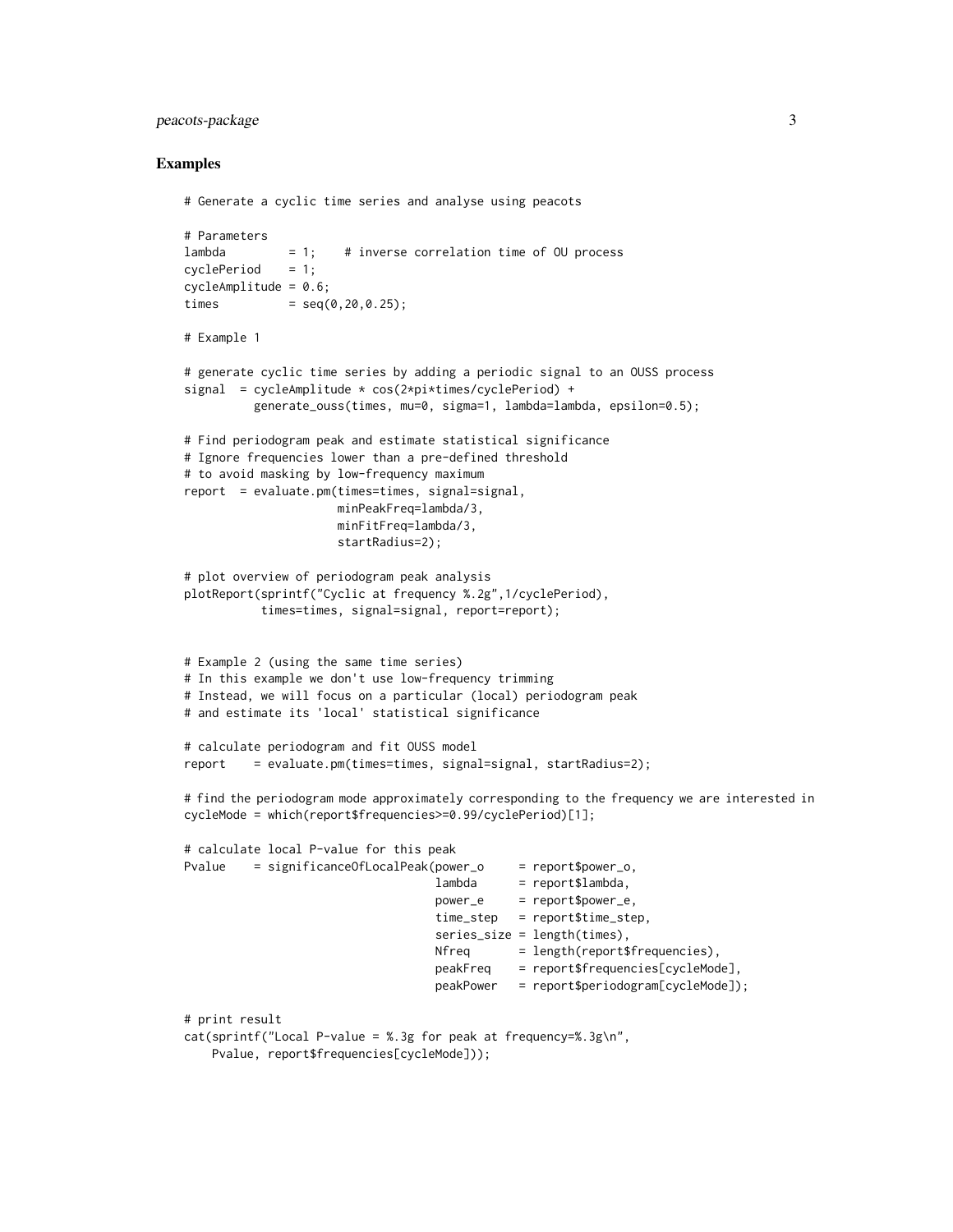<span id="page-3-1"></span><span id="page-3-0"></span>

Calculate the Lomb-Scargle periodogram of a time series and estimate the statistical significance of the periodogram maximum based on the null hypothesis of an Ornstein-Uhlenbeck state space (OUSS) process.

## Usage

```
evaluate.pm(times, signal, minPeakFreq = 0, minFitFreq = 0,
            iterations = 100, accuracy = 0.005, startRadius = 5,
            verbose = FALSE)
```
## Arguments

| times       | Numerical vector. Time points of the time series.                                                                                                                                                                                                                                                         |
|-------------|-----------------------------------------------------------------------------------------------------------------------------------------------------------------------------------------------------------------------------------------------------------------------------------------------------------|
| signal      | Numerical vector of same size as times. Values of the time series.                                                                                                                                                                                                                                        |
| minPeakFreq | Non-negative number. Minimum considered frequency when determining peri-<br>odogram peak. Use this if you want to ignore low-frequency components in the<br>spectrum when searching for the periodogram maximum.                                                                                          |
| minFitFreq  | Non-negative number. Minimum considered frequency when fitting the OUSS<br>model to the periodogram. Use this to ignore low-frequency components in the<br>spectrum when estimating the OUSS parameters, e.g. if you suspect your time<br>series to be trended. minFitFreq might differ from minPeakFreq. |
| iterations  | Number of iterations for the maximum-likelihood fitter. Increasing this will<br>result in greater estimation accuracy but also reduced performance.                                                                                                                                                       |
| startRadius | Single integer. The number of initial guesses for each OUSS parameter during<br>optimization of the likelihood function, per direction (up and down). Increasing<br>this will improve estimation accuracy. However, execution time scales with<br>startRadius <sup>1</sup> 2.                             |
| accuracy    | An upper bound for the standard deviation of the P-value estimator using re-<br>peated Bernoulli trials. The number of trials scales as 1/accuracy^2. If you<br>are using $0.05$ as a nominal significance threshold, then accuracy= $0.005$ is<br>probably good enough.                                  |
| verbose     | Single logical. If TRUE, the function prints out occasional progress reports.                                                                                                                                                                                                                             |

## Details

The OUSS model describes the measurement of an Ornstein-Uhlenbeck (OU) stochastic process at discrete times with additional uncorrelated Gaussian measurement errors of fixed variance. The OU process itself is a continuous-time random walk with linear stabilizing forces, described by the stochastic differential equation

$$
dX = \lambda(\mu - X)dt + sdW,
$$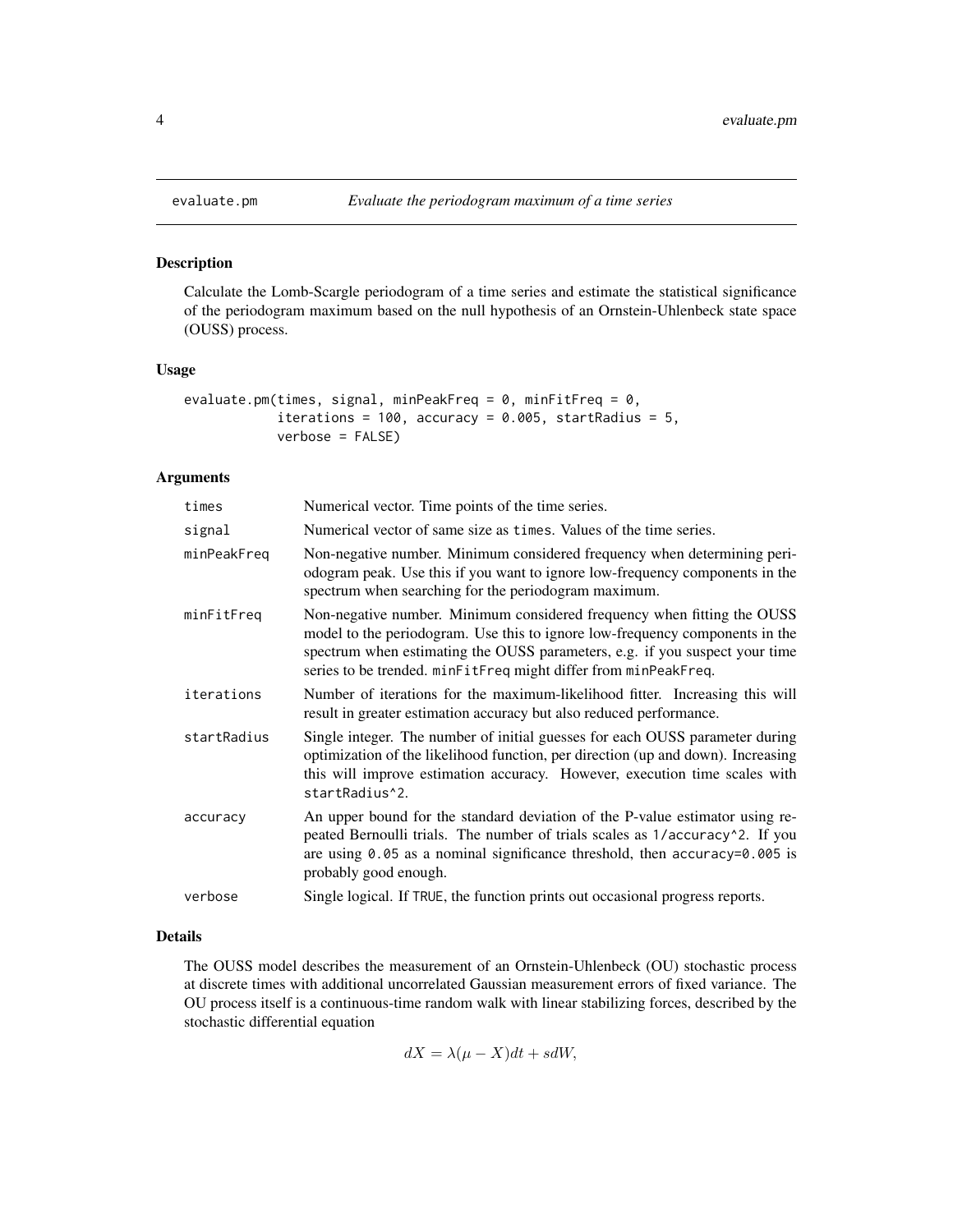## <span id="page-4-0"></span>evaluate.pm 5

where  $W$  is the standard Wiener process. The OUSS process is a parsimonious model for describing stochastically fluctuating variables subject to linear stabilizing forces and uncorrelated measurement errors.

Due to temporal correlations, the OUSS power spectrum increases gradually towards lower frequencies, as opposed to the white noise spectrum, which is flat. Using white noise as a null hypothesis for the evaluation of cyclicity in time series, particularly for systems with long correlation times, may result in increased false cycle detection rates because of the increased low-frequency power. The OUSS model is an attempt to account for these correlations.

The OUSS model parameters are estimated using maximum-likelihood fitting to the periodogram. The likelihood function, and therefore the OUSS parameter estimates, are only approximations that become exact for long regular time series. The statistical significance of the periodogram peak (power  $S$  at frequency  $F$ ) under the null-hypothesis of an OUSS process is defined as the probability that the same OUSS process would generate a periodogram whose maximum (power s at frequency  $f$ ) satisfies

$$
s^2/e \ge S^2/E,
$$

where e and  $E$  are the expected periodogram powers at the frequencies  $f$  and  $F$ , respectively. The P-value is estimated via repeated Bernoulli trials in which random OUSS periodograms are emulated by exponentially distributed numbers.

If you want to evaluate secondary peaks (i.e. non-global periodogram maxima), you will need to either (a) adjust the parameters minPeakFreq and minFitFreq to omit low-frequency modes or (b) use [significanceOfLocalPeak](#page-15-1) after using evaluate.pm.

## Value

A list with the following entries:

| error        | Will be TRUE if an error occured, FALSE otherwise.                                                    |
|--------------|-------------------------------------------------------------------------------------------------------|
| errorMessage | A short error message if error==TRUE.                                                                 |
|              | If error==FALSE, the returned list also includes:                                                     |
| frequencies  | Available periodogram frequencies as a numerical vector.                                              |
| periodogram  | Periodogram powers corresponding to the returned frequencies, as a numerical<br>vector.               |
| fittedPS     | Maximum-likelihood fitted OUSS power spectrum corresponding to frequencies,<br>as a numerical vector. |
| power_o      | Estimated power spectrum at zero-frequency generated by the underlying OU<br>process.                 |
| lambda       | Estimated resilience of the OU process (in inverse time units).                                       |
| power_e      | Estimated power spectrum at large frequencies due to the random measurement<br>errors.                |
| sigma        | Estimated stationary standard deviation of the underlying OU process.                                 |
| epsilon      | Estimated standard deviation of measurement errors.                                                   |
| time_step    | The average time step of the time series, as used to fit the OUSS power spectrum.                     |
| peakMode     | An integer indicating the position of the periodogram maximum in the vector<br>frequencies.           |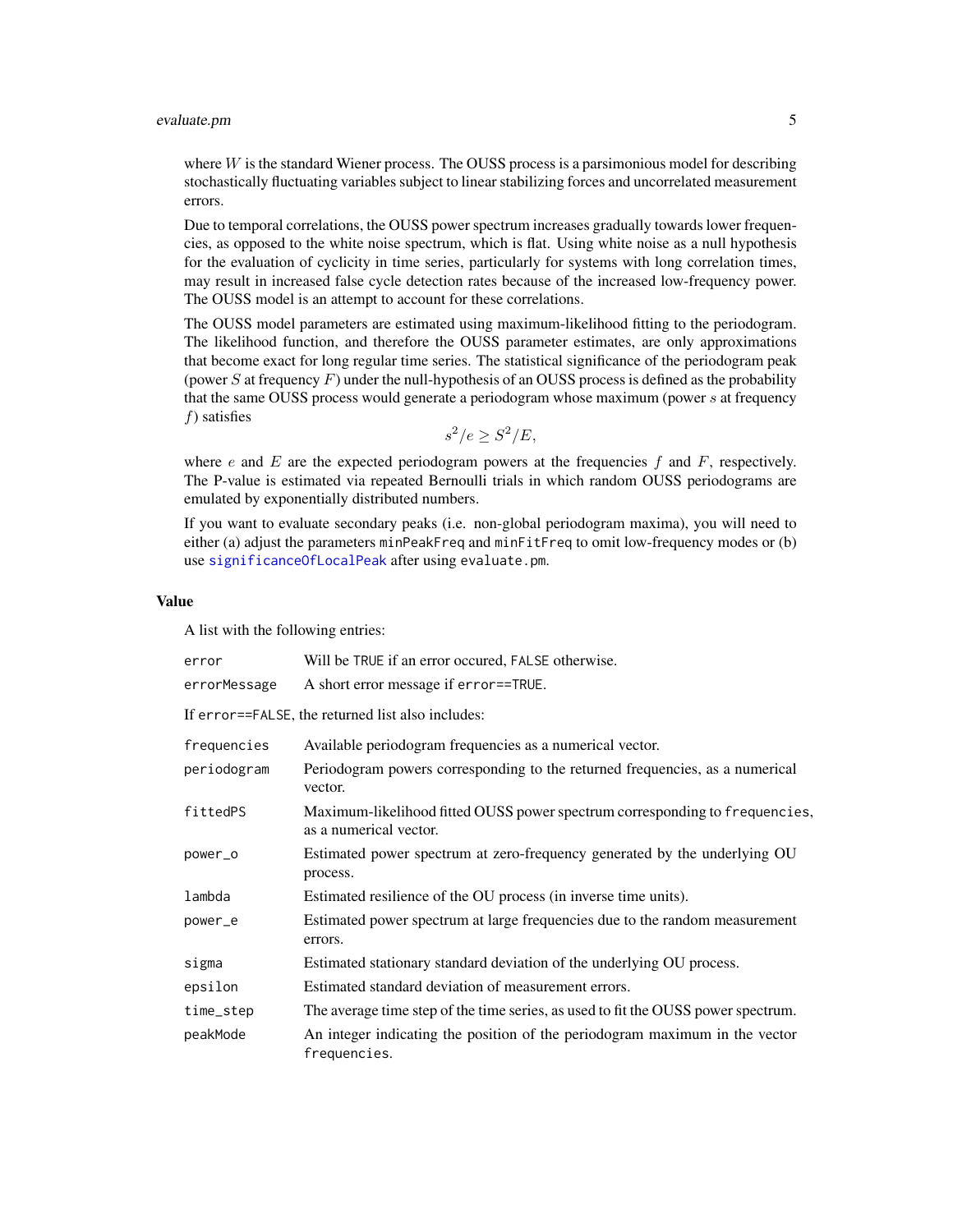<span id="page-5-0"></span>

| minPeakMode | The minimum periodogram mode considered for determining the periodogram<br>maximum. This will be 1 if $minPeakFreq=0$ .                                                                                                                                                                                                              |
|-------------|--------------------------------------------------------------------------------------------------------------------------------------------------------------------------------------------------------------------------------------------------------------------------------------------------------------------------------------|
| minFitMode  | The minimum periodogram mode considered for estimating the white noise<br>power. This will be 1 if minFitFreq==0.                                                                                                                                                                                                                    |
| <b>MLL</b>  | Log-likelihood value at calculated maximum.                                                                                                                                                                                                                                                                                          |
| P           | Statistical significance of the periodogram peak against the null hypothesis of<br>the estimated OUSS process. This is the probability that the estimated OUSS<br>process would generate a periodogram with global maximum at least as "ex-<br>treme" as the observed peak (among the considered frequencies). See details<br>above. |
| Plocal      | Statistical significance of the relative power of the periodogram peak. Mainly<br>used for comparison to the statistical significance of secondary peaks. See<br>significanceOfLocalPeak.                                                                                                                                            |

## Author(s)

Stilianos Louca

## References

Louca, S., Doebeli, M. (2015) Detecting cyclicity in ecological time series, Ecology 96: 1724–1732

## See Also

[evaluate.pm.wn](#page-6-1), [significanceOfLocalPeak](#page-15-1), [ps\\_ouss](#page-11-1)

## Examples

```
# In this example we generate a cyclic time series
# and analyse its periodogram using evaluate.pm
# Parameters
lambda = 1; # inverse correlation time of OU process cvclePeriod = 1: # Cycle period
cyclePeriod = 1; # Cycle period
cycleAmplitude = 0.6;
times = seq(0, 20, 0.25);
# generate cyclic time series by adding a periodic signal to an OUSS process
signal = cycleAmplitude * cos(2*pi*times/cyclePeriod) +
         generate_ouss(times, mu=0, sigma=1, lambda=lambda, epsilon=0.5);
# Find periodogram peak and estimate statistical significance
# Ignore frequencies lower than a pre-defined threshold
# to avoid masking by low-frequency maximum
report = evaluate.pm(times=times, signal=signal,
                     minPeakFreq=lambda/3,
                     minFitFreq=lambda/3,
                     startRadius=2);
```
# plot overview of periodogram peak analysis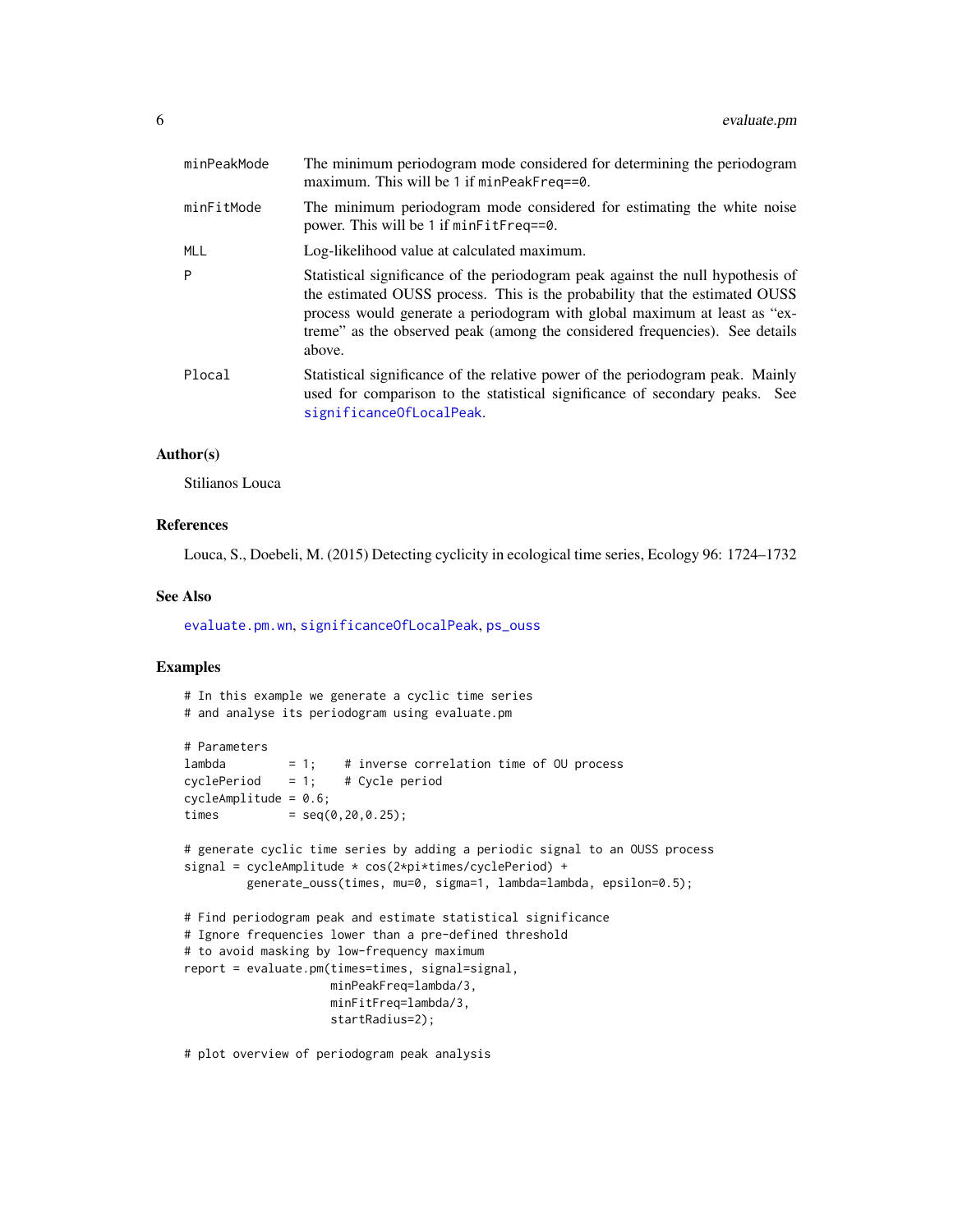```
plotReport(sprintf("Cyclic at frequency %.2g",1/cyclePeriod),
          times=times, signal=signal, report=report);
```
<span id="page-6-1"></span>evaluate.pm.wn *Statistical significance of periodogram peaks (classical)*

## Description

Calculates the Lomb-Scargle periodogram for the given time series and estimates the statistical significance of the global periodogram maximum based on the null hypothesis of uncorrelated (white) noise. Available for historical reasons and for comparison purposes.

## Usage

evaluate.pm.wn(times, signal, minPeakFreq=0, minFitFreq=0)

## Arguments

| times       | Numerical vector. Time points of the time series.                                                                                                                                         |
|-------------|-------------------------------------------------------------------------------------------------------------------------------------------------------------------------------------------|
| signal      | Numerical vector of same size as times. Values of the time series.                                                                                                                        |
| minPeakFreq | Single non-negative number. Minimum considered frequency when determin-<br>ing periodogram peak. Use this to ignore low-frequency components from the<br>spectrum.                        |
| minFitFreq  | Single non-negative number. Minimum considered frequency when fitting the<br>white noise null model to the periodogram. Use this to ignore low-frequency<br>components from the spectrum. |

## Value

A list with the entries

| error         | Will be TRUE if an error occured, FALSE otherwise.                                                                                                                     |
|---------------|------------------------------------------------------------------------------------------------------------------------------------------------------------------------|
| errorMessage  | A short error message if error==TRUE.                                                                                                                                  |
|               | If error==FALSE, the returned list also includes:                                                                                                                      |
| frequencies   | Available periodogram frequencies as a numerical vector.                                                                                                               |
| periodogram   | Periodogram powers corresponding to the returned frequencies, as a numerical<br>vector.                                                                                |
| peakMode      | An integer indicating the position of the global periodogram maximum (starting<br>at minPeakFreq) in the vector frequencies.                                           |
| powerEstimate | The estimated white noise power. Estimated from the average periodogram<br>power, which corresponds to using the total variance of the time series (if minFitFreq==0). |
| minPeakMode   | The minimum periodogram mode considered for determining the periodogram<br>peak. This will be 1 if minPeakFreq==0.                                                     |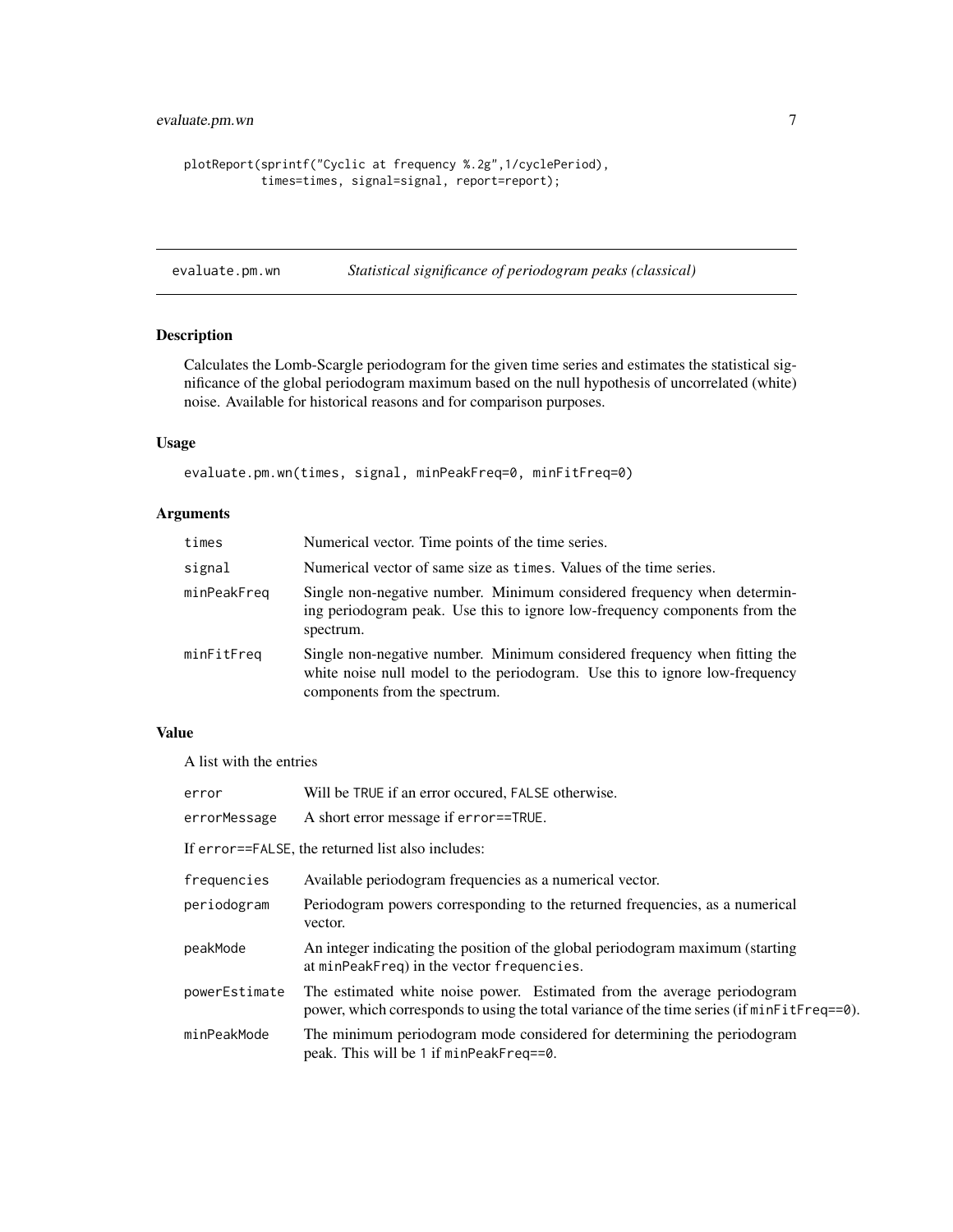<span id="page-7-0"></span>

| minFitMode | The minimum periodogram mode considered for estimating the white noise<br>power. This will be 1 if minFitFreq==0.                                                                                                                                                                                                                         |
|------------|-------------------------------------------------------------------------------------------------------------------------------------------------------------------------------------------------------------------------------------------------------------------------------------------------------------------------------------------|
| RSS        | The sum of squared residuals of the periodogram from the estimated white noise<br>power.                                                                                                                                                                                                                                                  |
| Þ          | Statistical significance of periodogram peak. This is the probability that a white<br>noise periodogram (of the estimated power) would generate a peak at least as<br>strong as the observed peak (among the considered frequencies). The calculated<br>P-value is only an approximation that becomes exact for long regular time series. |

#### Author(s)

Stilianos Louca

## References

Scargle, J. D. (1982) - Studies in astronomical time series analysis. II Statistical aspects of spectral analysis of unevenly spaced data, The Astrophysical Journal 263, 835–853

Horne, J. H., Baliunas, S. L. (1986) - A prescription for period analysis of unevenly sampled time series, The Astrophysical Journal 302, 757–763

Louca, S., Doebeli, M. (2015) Detecting cyclicity in ecological time series, Ecology 96: 1724–1732

### See Also

[evaluate.pm](#page-3-1)

```
# generate time series
times = seq(0, 20, 0.25);
signal = rnorm(n=length(times));
report = evaluate.pm.wn(times=times, signal=signal);
# plot time series
old.par \leq par(mfrow=c(1, 2));
plot(ts(times), ts(signal),
     xy.label=FALSE, type="l",
     ylab="signal", xlab="time", main="OUSS time series");
# plot periodogram
title = sprintf("Periodogram OUSS analysis\n(peak freq=%.3g, P=%.2g)",
                report$frequencies[report$peakMode],report$P);
plot(ts(report$frequencies),
     ts(report$periodogram),
     xy.label=FALSE, type="l",
     ylab="power", xlab="frequency",
    main=title, col="black");
# plot fitted flat WN power
lines(c(report$frequencies[1],tail(report$frequencies,1)),
     c(report$powerEstimate, report$powerEstimate ), col="blue");
```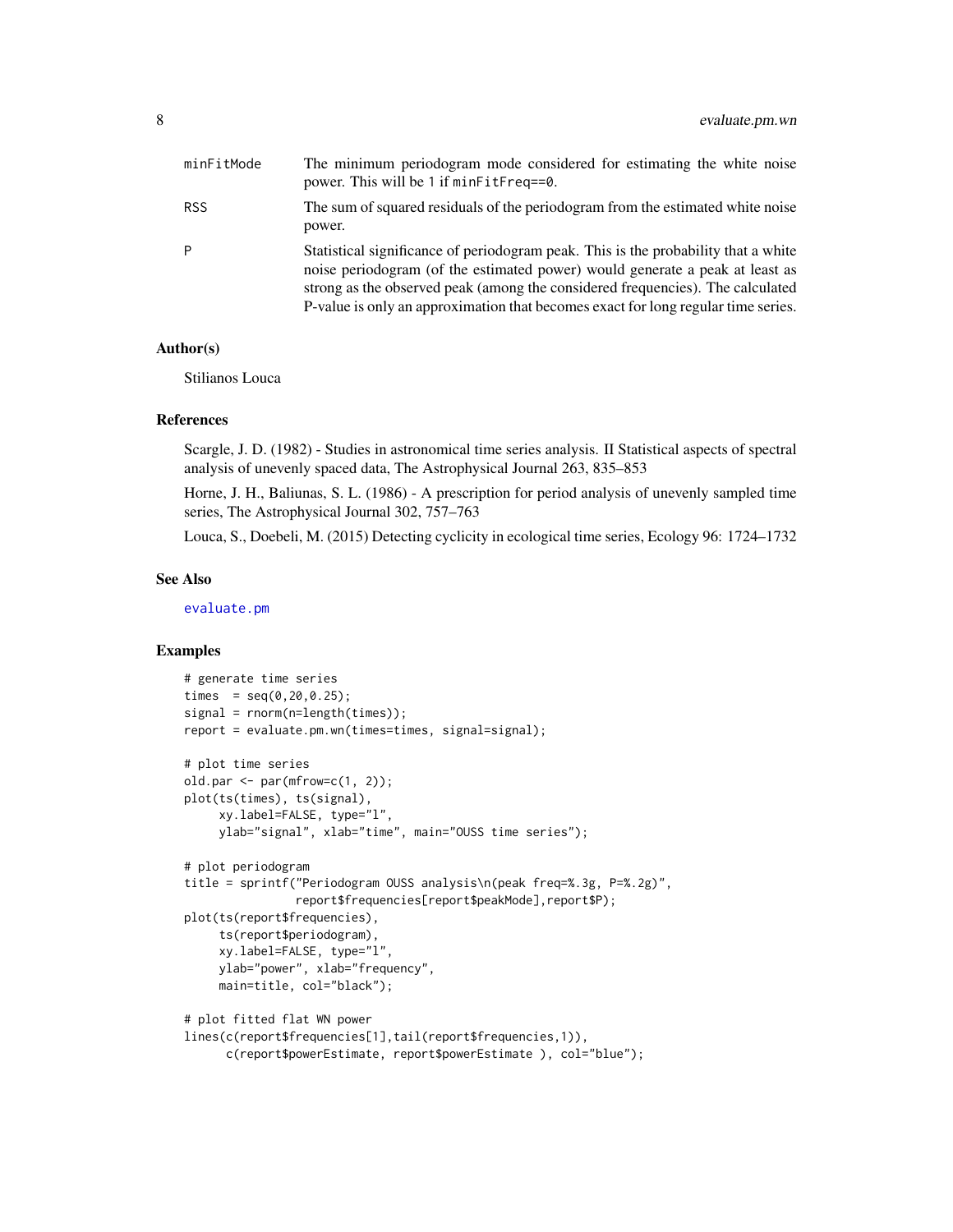<span id="page-8-0"></span>par(old.par)

<span id="page-8-1"></span>generate\_ouss *Generate random time series of the OUSS process*

## Description

Generate a random time series of the 1-dimensional stationary Ornstein-Uhlenbeck state space (OUSS) process.

### Usage

generate\_ouss(times, mu, power\_o, sigma, lambda, power\_e, epsilon)

## Arguments

| times   | Numeric vector of times for which to evaluate OUSS model. Times need to be<br>strictly increasing.                                                                                                                                          |
|---------|---------------------------------------------------------------------------------------------------------------------------------------------------------------------------------------------------------------------------------------------|
| mu      | Single number. Deterministic equilibrium of OU process, i.e., the expected<br>value of the time series at any particular time.                                                                                                              |
| sigma   | Single number. Standard deviation of OU fluctuations around equilibrium.                                                                                                                                                                    |
| power_o | Single non-negative number. Power spectrum at zero-frequency generated by<br>the OU process. Either power _o or sigma (but not both) must be provided.                                                                                      |
| lambda  | Single non-negative number. Resilience (also known as relaxation rate) of the<br>OU process. This is the inverse of the OU correlation time.                                                                                                |
| epsilon | Single number. Standard deviation of Gaussian measurement error. Setting this<br>to zero will yield a time series from the classical OU process.                                                                                            |
| power_e | Single non-negative number. Asymptotic power spectrum at large frequencies<br>due to the Gaussian measurement errors. Setting this to zero will yield a classical<br>OU process. Either power_e or epsilon (but not both) must be provided. |

#### Details

The OUSS model describes the measurement of an Ornstein-Uhlenbeck (OU) stochastic process at discrete times with additional uncorrelated Gaussian measurement errors. The OU process itself is a continuous-time random walk (Brownian motion) with linear stabilizing forces, described by the stochastic differential equation

$$
dX = \lambda(\mu - X)dt + sdW,
$$

where W is the standard Wiener process and  $s^2 = 2\lambda\sigma^2$ . The OUSS model is obtained by adding uncorrelated Gaussian numbers with zero mean and variance  $\epsilon^2$  to the time series.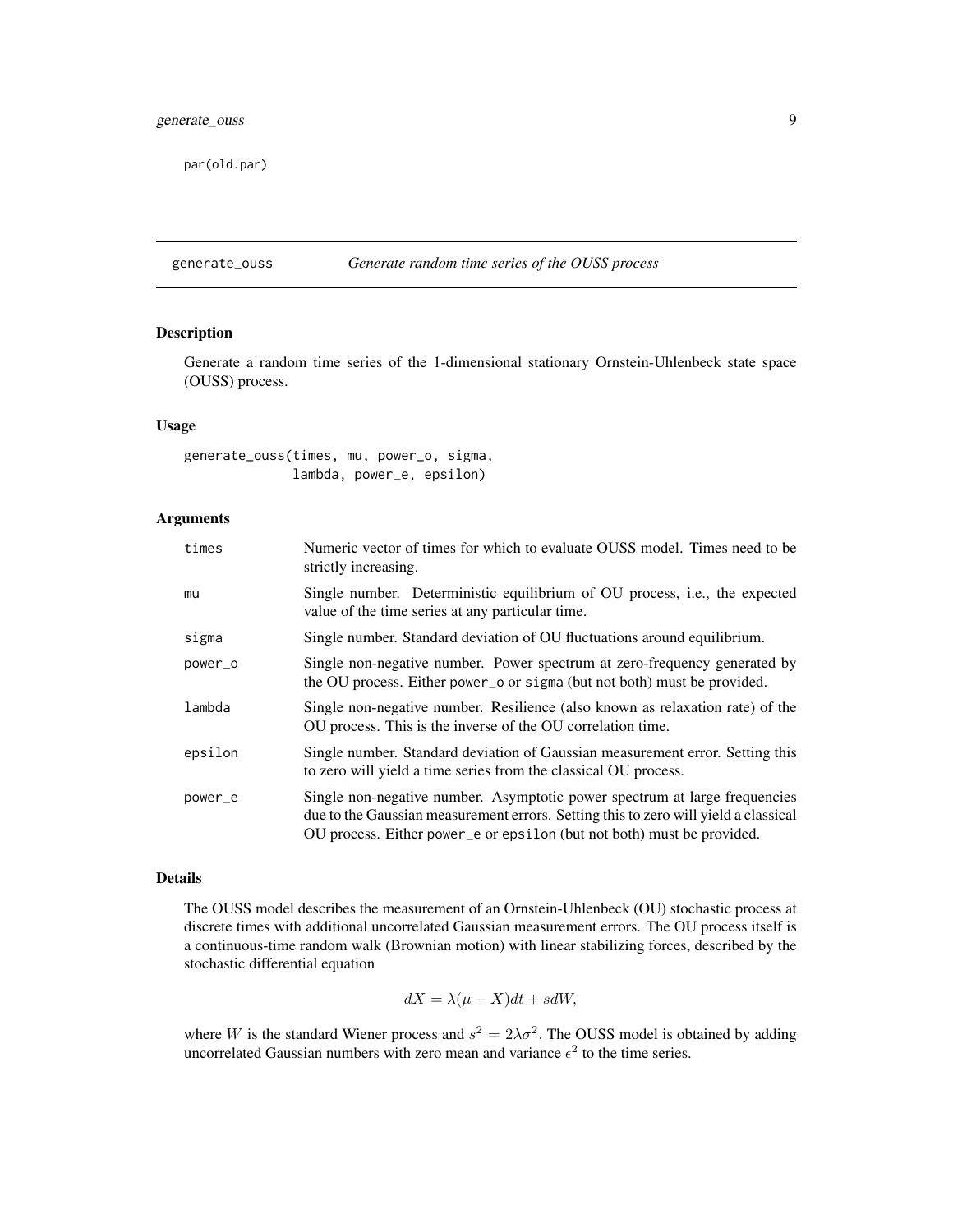## Value

A numeric vector of same length as times, containing sampled values of the OUSS process. These values will all have the same expectation (mu) and variance (sigma^2+epsilon^2) but will be correlated.

## Author(s)

Stilianos Louca

## References

Louca, S., Doebeli, M. (2015) Detecting cyclicity in ecological time series, Ecology 96: 1724–1732

Dennis, B., Ponciano, J.M. - Density dependent state-space model for population abundance data with unequal time intervals, Ecology (in press as of June 2014)

#### See Also

[ps\\_ouss](#page-11-1)

#### Examples

```
# define times
times = seq(0, 100, 0.5);
# generate OUSS time series
signal = generate_ouss(times=times, mu=0, sigma=1, lambda=1, epsilon=0.5);
# plot time series
plot(ts(times), ts(signal),
    xy.label=FALSE, type="l",
    ylab="signal", xlab="time", main="OUSS time series");
```
<span id="page-9-1"></span>

plotReport *Plot results of a* evaluate.pm *analysis*

#### Description

Create a simple plot of a time series and the results of a [evaluate.pm](#page-3-1) analysis (including the periodogram and the fitted OUSS power spectrum).

## Usage

```
plotReport(name="", times=NULL, signal=NULL,
           report=NULL, plotFile=NULL, dataFile=NULL, sep=" ")
```
<span id="page-9-0"></span>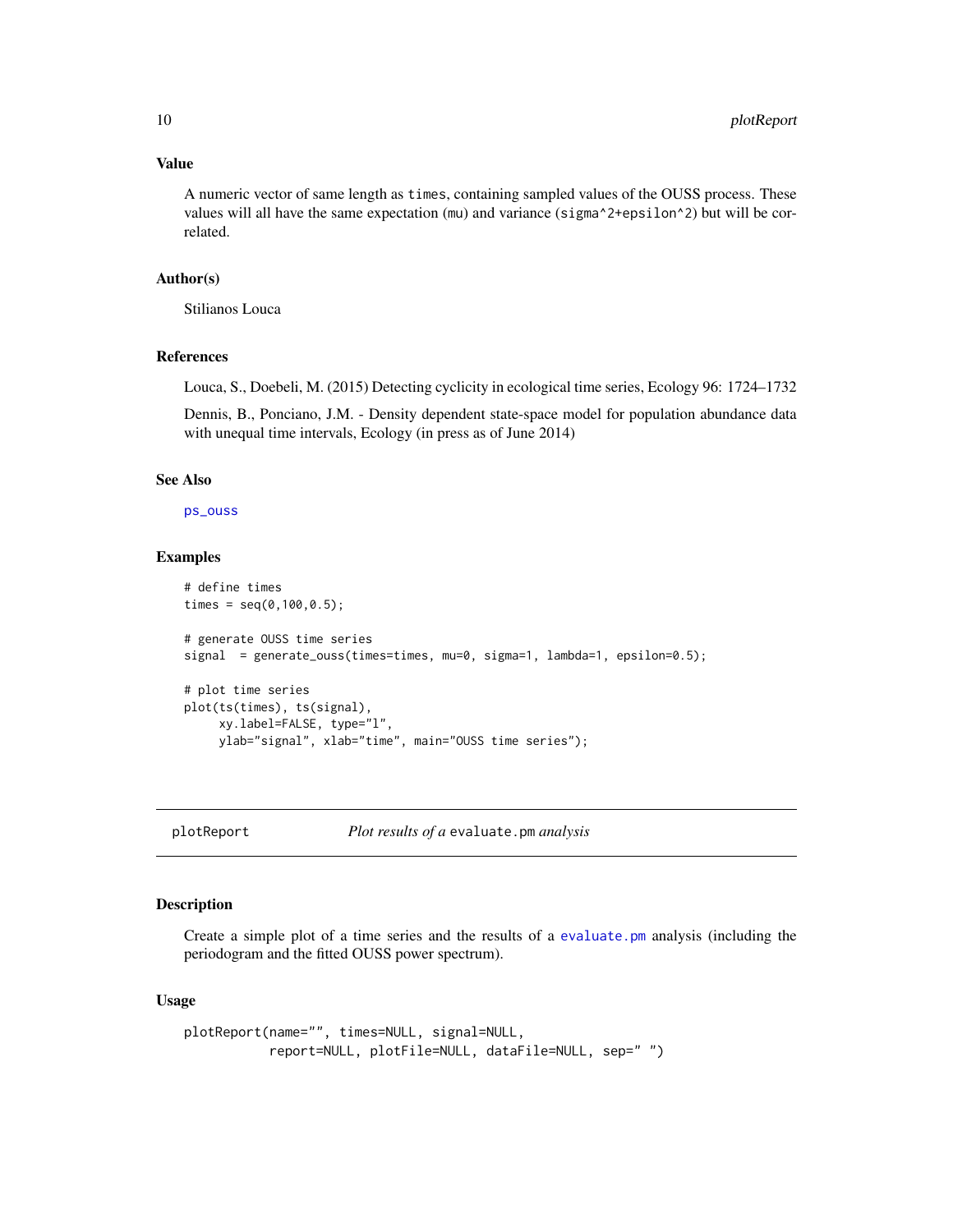## <span id="page-10-0"></span>plotReport 11

## Arguments

| name     | Character. A short name for the time series to be used for the plots (e.g. 'long-<br>term study' or 'hare population').                    |
|----------|--------------------------------------------------------------------------------------------------------------------------------------------|
| times    | Numeric vector. The time points of the time series used for the analysis. Set to<br>NULL to not plot the time series.                      |
| signal   | Numeric vector. The time series values (signal) used for the analysis. Set to<br>NULL to not plot the time series.                         |
| report   | The value returned by evaluate. pm. This is a list with the periodogram analysis<br>results. Set to NULL to not plot any analysis results. |
| plotFile | An optional path to a PDF file to be generated with the plot.                                                                              |
| dataFile | An optional path to a data file for storing the time series and the results of the<br>analysis.                                            |
| sep      | Separator to be used for the data file. Only relevant if data File is not NULL.                                                            |

## Author(s)

Stilianos Louca

## References

Louca, S., Doebeli, M. (2015) Detecting cyclicity in ecological time series, Ecology 96: 1724–1732

#### See Also

## [evaluate.pm](#page-3-1)

## Examples

```
# generate cyclic time series by adding a periodic signal to an OUSS process
times = seq(0, 20, 0.25);
signal = 0.6 \times \cos(2\pi\pi) + generate_ouss(times, mu=0, sigma=1, lambda=1, epsilon=0.5);
# find periodogram peak and estimate statistical significance
report = evaluate.pm( times=times,
                      signal=signal,
                      minPeakFreq=0.3,
                      minFitFreq=0.3,
                      startRadius=2);
```
# plot overview of periodogram peak analysis plotReport(sprintf("Example"), times=times, signal=signal, report=report);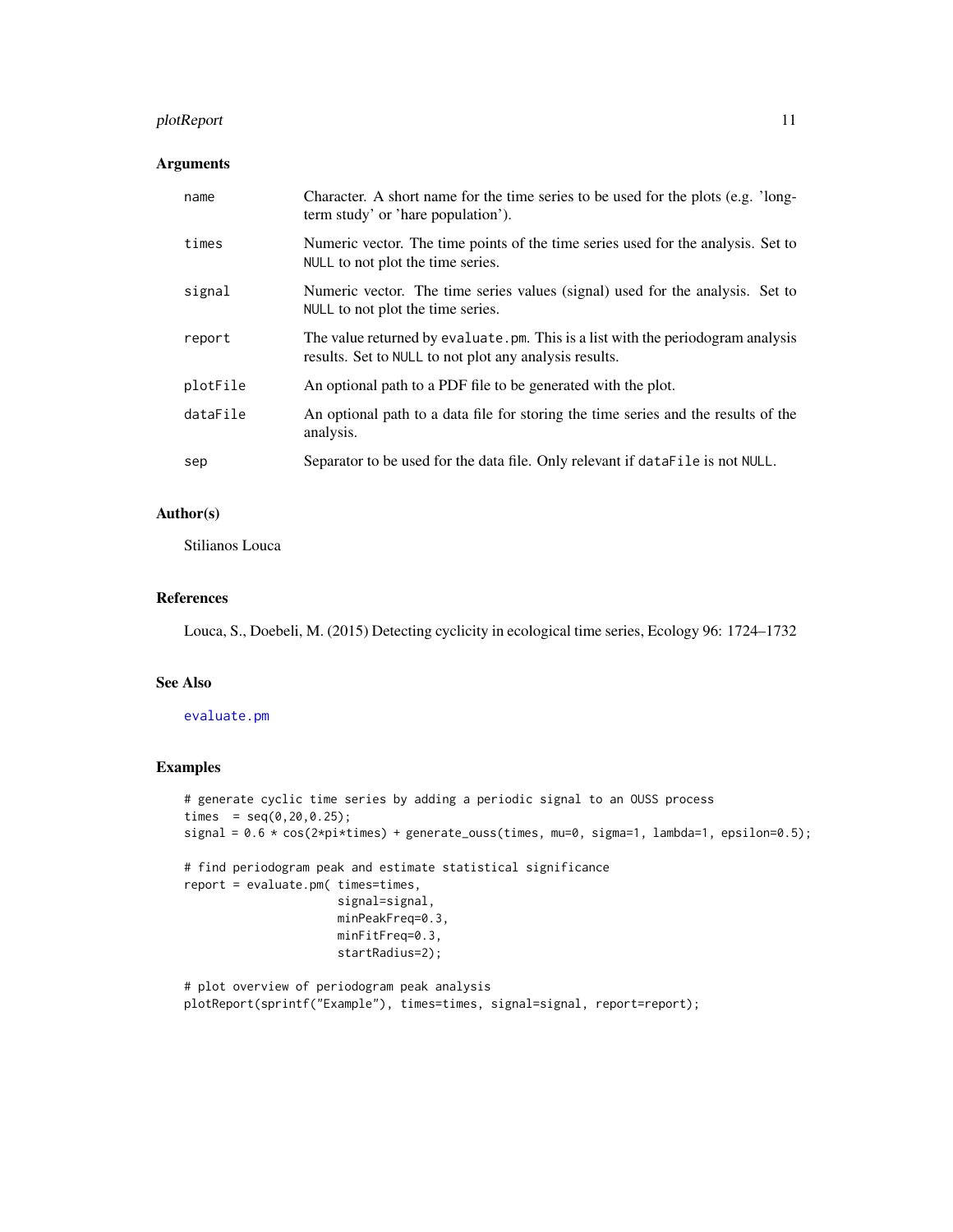<span id="page-11-1"></span><span id="page-11-0"></span>

Returns the expected periodogram power of the Ornstein-Uhlenbeck state space (OUSS) process at a particular frequency, when sampled at regular time intervals for a finite time.

## Usage

```
ps_ouss(freq, power_o, sigma,
        rho, lambda,
        power_e, epsilon,
        time_step, series_size)
```
## Arguments

| freg        | Single number or numeric vector. The frequency for which to the power spec-<br>trum is to be calculated.                                                                                                                               |
|-------------|----------------------------------------------------------------------------------------------------------------------------------------------------------------------------------------------------------------------------------------|
| power_o     | Single non-negative number. Power at zero-frequency generated by the under-<br>lying OU process, when sampled at the given time_step. Either power_o or<br>sigma (but not both) must be provided.                                      |
| sigma       | Single number. Standard deviation of OU fluctuations around equilibrium. Ei-<br>ther power_o or sigma (but not both) must be provided.                                                                                                 |
| rho         | Single number between 0 (exclusive) and 1 (inclusive). Correlation of the OU<br>process between two subsequent time points. Either rho or lambda (but not<br>both) must be provided.                                                   |
| lambda      | Single non-negative number. Resilience (or relaxation rate) of the OU process.<br>This is also the inverse correlation time of the OU process. Either rho or lambda<br>(but not both) must be provided.                                |
| power_e     | Single non-negative number. Asymptotic power at large frequencies due to the<br>random measurement errors. Setting this to zero corresponds to the classical OU<br>process. Either power_e or epsilon (but not both) must be provided. |
| epsilon     | Single number. Standard deviation of Gaussian measurement error. Setting this<br>to zero corresponds to the classical OU process. Either power_e or epsilon<br>(but not both) must be provided.                                        |
| time_step   | Positive number. The time step of the time series that was (or will be) used for<br>periodogram generation.                                                                                                                            |
| series_size | Positive integer. The number of sampled time points.                                                                                                                                                                                   |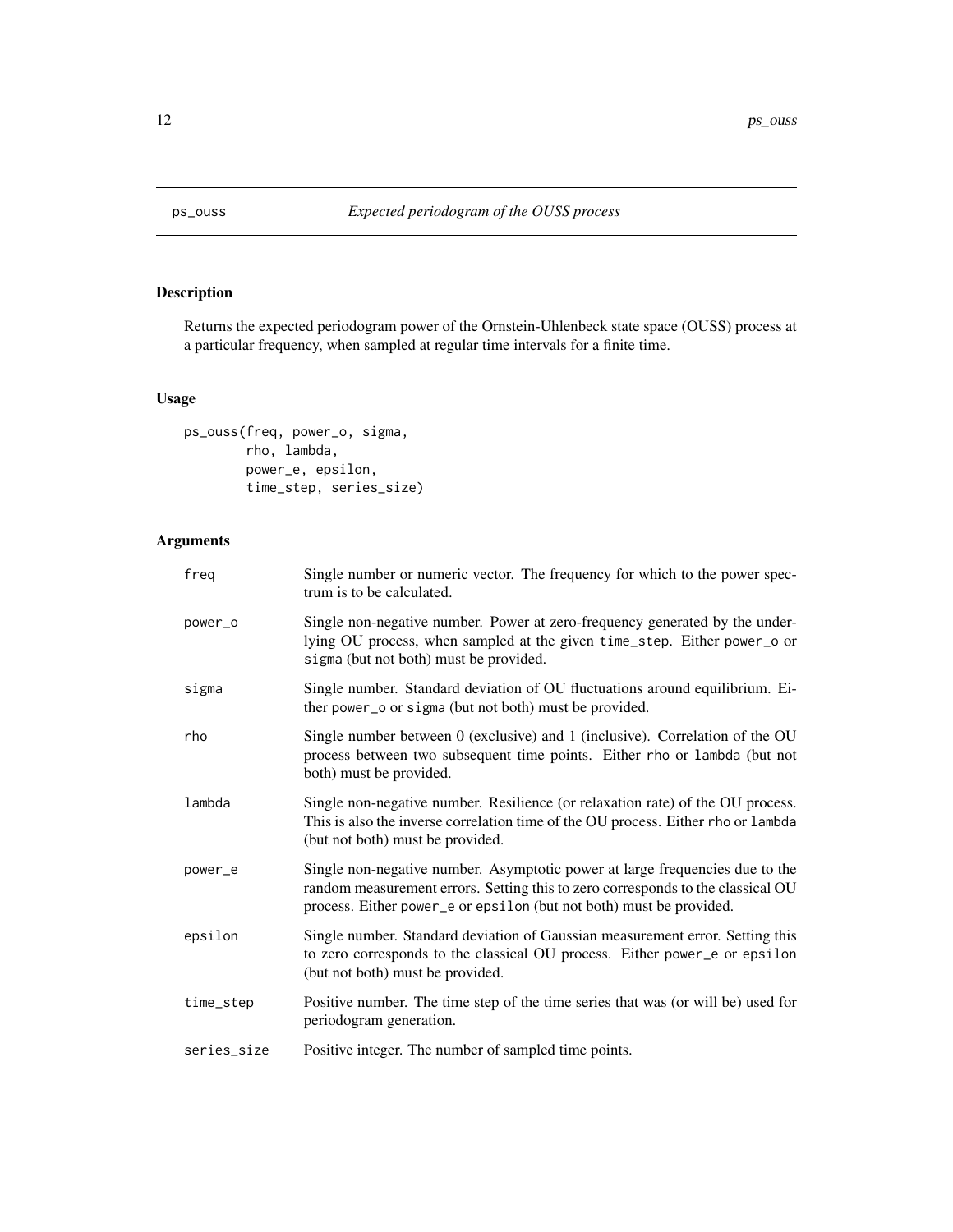#### <span id="page-12-0"></span> $ps\_ouss$  13

#### Details

The OUSS parameters power\_o, lambda and power\_e will typically be maximum-likelihood fitted values returned by [evaluate.pm](#page-3-1). The value of time\_step is also returned by [evaluate.pm](#page-3-1) and is inferred from the analysed time series. More generally, power\_o and power\_e are proportional to the OUSS parameters sigma<sup> $\lambda$ </sup> 2 and epsilon<sup> $\lambda$ </sup> 2 (see [generate\\_ouss](#page-8-1)), respectively, but the exact scaling depends on the normalization used for the periodogram.

In the limit where series\_size becomes very large, ps\_ouss becomes the same as [ps\\_ouss\\_asymptotic](#page-13-1).

## Value

Returns a numeric vector of the same size as freq, containing the corresponding expected periodogram powers of the OUSS process.

## Author(s)

Stilianos Louca

## References

Louca, S., Doebeli, M. (2015) Detecting cyclicity in ecological time series, Ecology 96: 1724–1732

## See Also

[evaluate.pm](#page-3-1), [generate\\_ouss](#page-8-1)

```
# generate OUSS time series
times = seq(0, 20, 0.25);
signal = generate_ouss(times, mu=0, sigma=1, lambda=1, epsilon=0.5);
# calculate periodogram and fit OUSS model
report = evaluate.pm(times=times, signal=signal, startRadius=2);
# plot periodogram
plot(report$frequencies, report$periodogram,
    type="l", ylab="power", xlab="frequency", main="periodogram & fitted OUSS power spectrum");
# plot expected OUSS periodogram
lines(report$frequencies,
     ps_ouss(freq=report$frequencies,
              power_o=report$power_o,
              lambda=report$lambda,
              power_e=report$power_e,
              time_step=report$time_step,
              series_size=length(times)),
      col="red");
```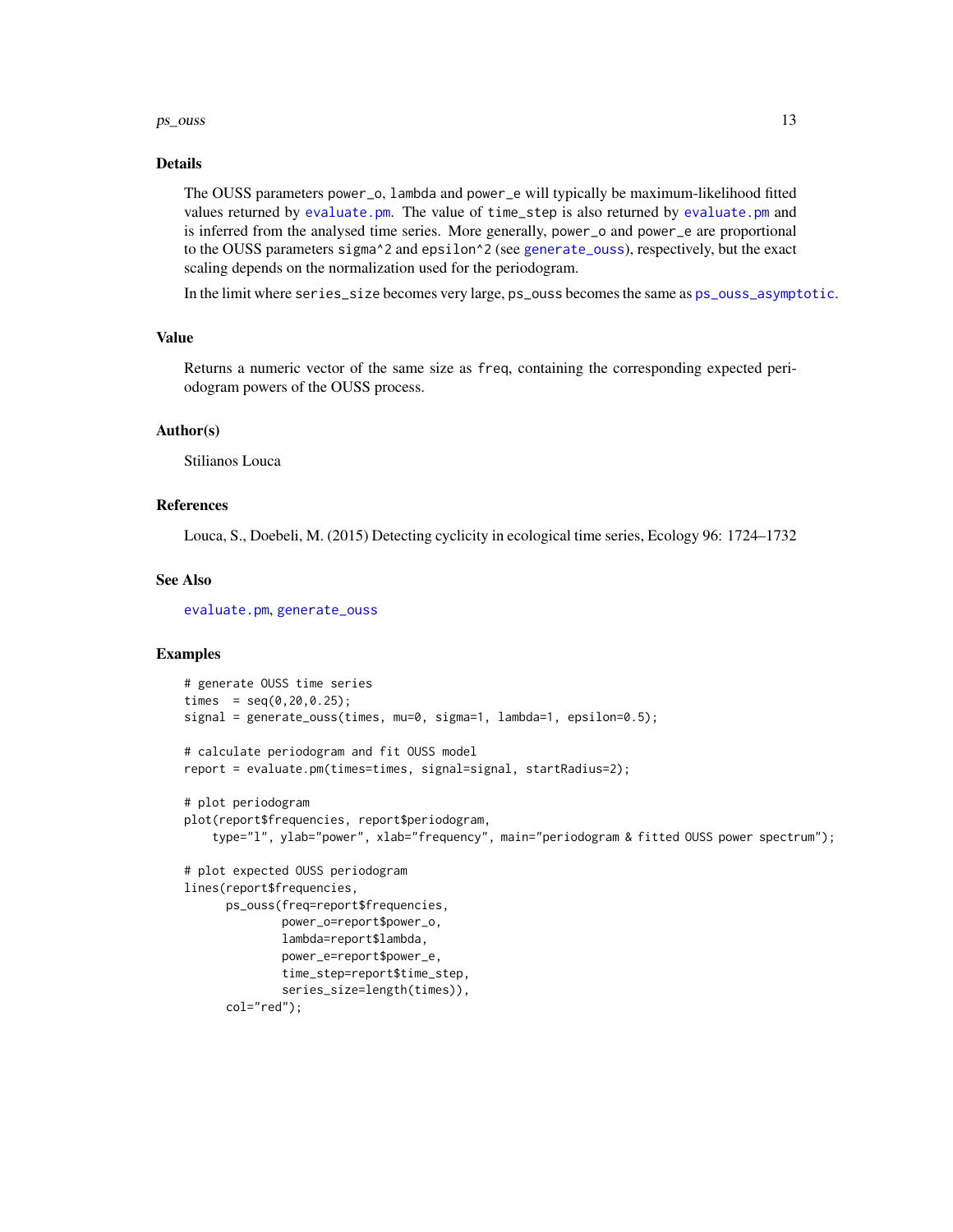<span id="page-13-1"></span><span id="page-13-0"></span>ps\_ouss\_asymptotic *Power spectrum of the OUSS process*

## Description

Returns the power spectrum of the Ornstein-Uhlenbeck state space (OUSS) process at a particular frequency. This is the asymptotic expected periodogram power for long regular time series.

#### Usage

```
ps_ouss_asymptotic(freq, power_o, sigma,
                   rho, lambda,
                   power_e, epsilon, time_step)
```
### Arguments

| freg      | Single number or numeric vector. The frequency for which to the power spec-<br>trum is to be calculated.                                                                                                                                             |
|-----------|------------------------------------------------------------------------------------------------------------------------------------------------------------------------------------------------------------------------------------------------------|
| power_o   | Single non-negative number. Power spectrum at zero-frequency generated by<br>the underlying OU process, when sampled at the given time_step. Either<br>power_o or sigma (but not both) must be provided.                                             |
| sigma     | Single number. Standard deviation of OU fluctuations around equilibrium. Ei-<br>ther power_o or sigma (but not both) must be provided.                                                                                                               |
| rho       | Single number between 0 (exclusive) and 1 (inclusive). Correlation of the OU<br>process between two subsequent time points. Either rho or lambda (but not<br>both) must be provided.                                                                 |
| lambda    | Single non-negative number. Resilience (or relaxation rate) of the OU process.<br>This is also the inverse correlation time of the OU process. Either rho or lambda<br>(but not both) must be provided.                                              |
| power_e   | Single non-negative number. Asymptotic power spectrum at large frequencies<br>due to the random measurement errors. Setting this to zero corresponds to the<br>classical OU process. Either power_e or epsilon (but not both) must be pro-<br>vided. |
| epsilon   | Single number. Standard deviation of Gaussian measurement error. Setting this<br>to zero corresponds to the classical OU process. Either power_e or epsilon<br>(but not both) must be provided.                                                      |
| time_step | Positive number. The time step of the time series that was (or will be) used for<br>periodogram generation.                                                                                                                                          |

## Details

The OUSS parameters power\_o, lambda and power\_e will typically be maximum-likelihood fitted values returned by [evaluate.pm](#page-3-1). time\_step is also returned by [evaluate.pm](#page-3-1) and is inferred from the analysed time series. More generally, power\_o and power\_e are proportional to the OUSS parameters sigma^2 and epsilon^2 (see [generate\\_ouss](#page-8-1)), respectively, but the exact scaling depends on the normalization used for the periodogram.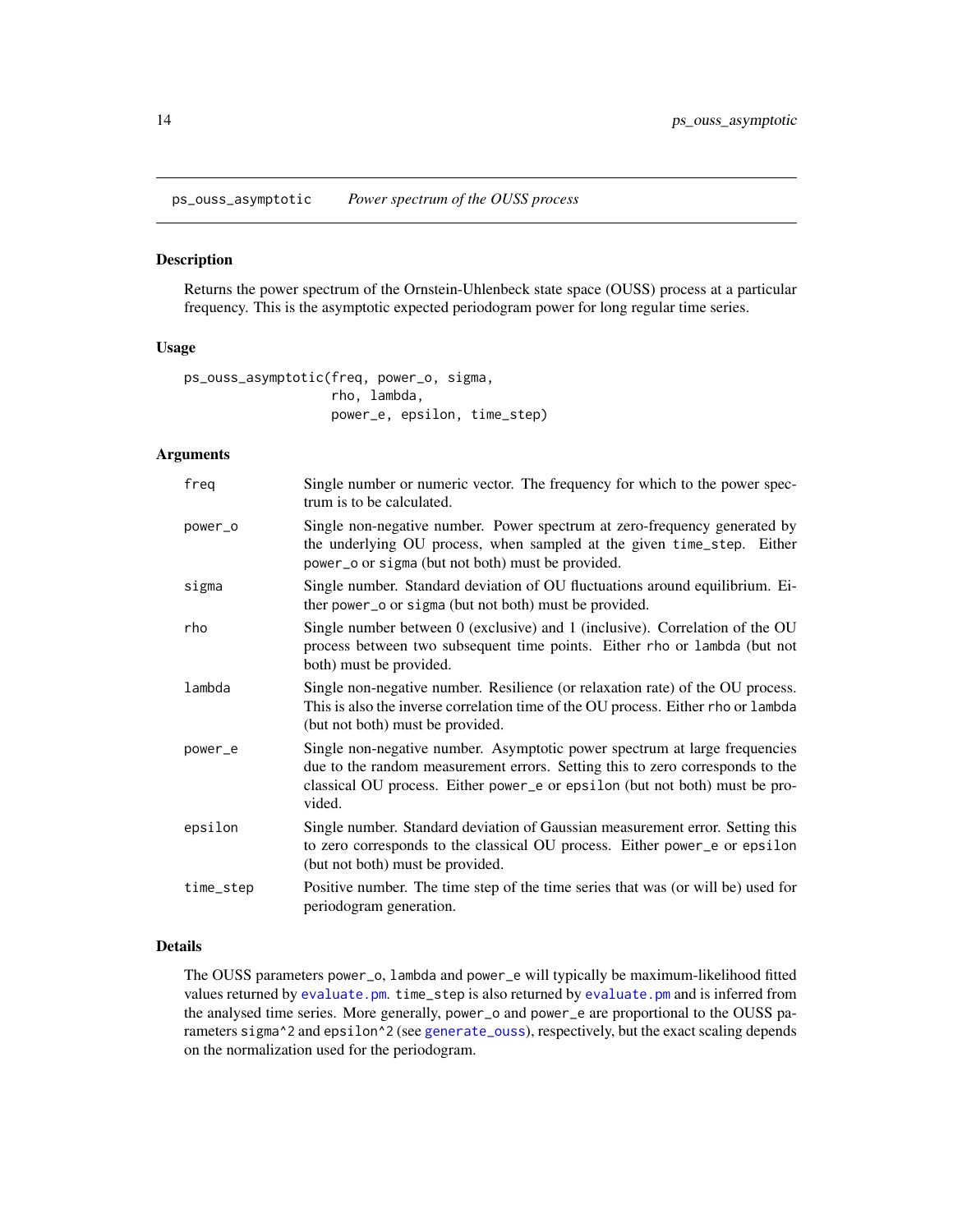## <span id="page-14-0"></span>Value

Returns a numeric vector of the same size as freq, containing the corresponding powers of the OUSS process.

## Note

This function is the asymptotic version of [ps\\_ouss](#page-11-1) in the limit where series\_size becomes very large. If you want to compare the expected periodogram to the periodogram of a short time series use [ps\\_ouss](#page-11-1) instead.

#### Author(s)

Stilianos Louca

## References

Louca, S., Doebeli, M. (2015) Detecting cyclicity in ecological time series, Ecology 96: 1724–1732

## See Also

[evaluate.pm](#page-3-1), [generate\\_ouss](#page-8-1)

```
# generate OUSS time series
times = seq(0, 20, 0.25);
signal = generate_ouss(times, mu=0, sigma=1, lambda=1, epsilon=0.5);
# calculate periodogram and fit OUSS model
report = evaluate.pm(times=times, signal=signal, startRadius=2);
# plot periodogram
plot(report$frequencies, report$periodogram,
    type="l", ylab="power", xlab="frequency", main="periodogram & fitted OUSS power spectrum");
# plot OUSS power spectrum
lines(report$frequencies,
     ps_ouss_asymptotic( freq=report$frequencies,
                          power_o=report$power_o,
                          lambda=report$lambda,
                          power_e=report$power_e,
                          time_step=report$time_step),
     col="red");
```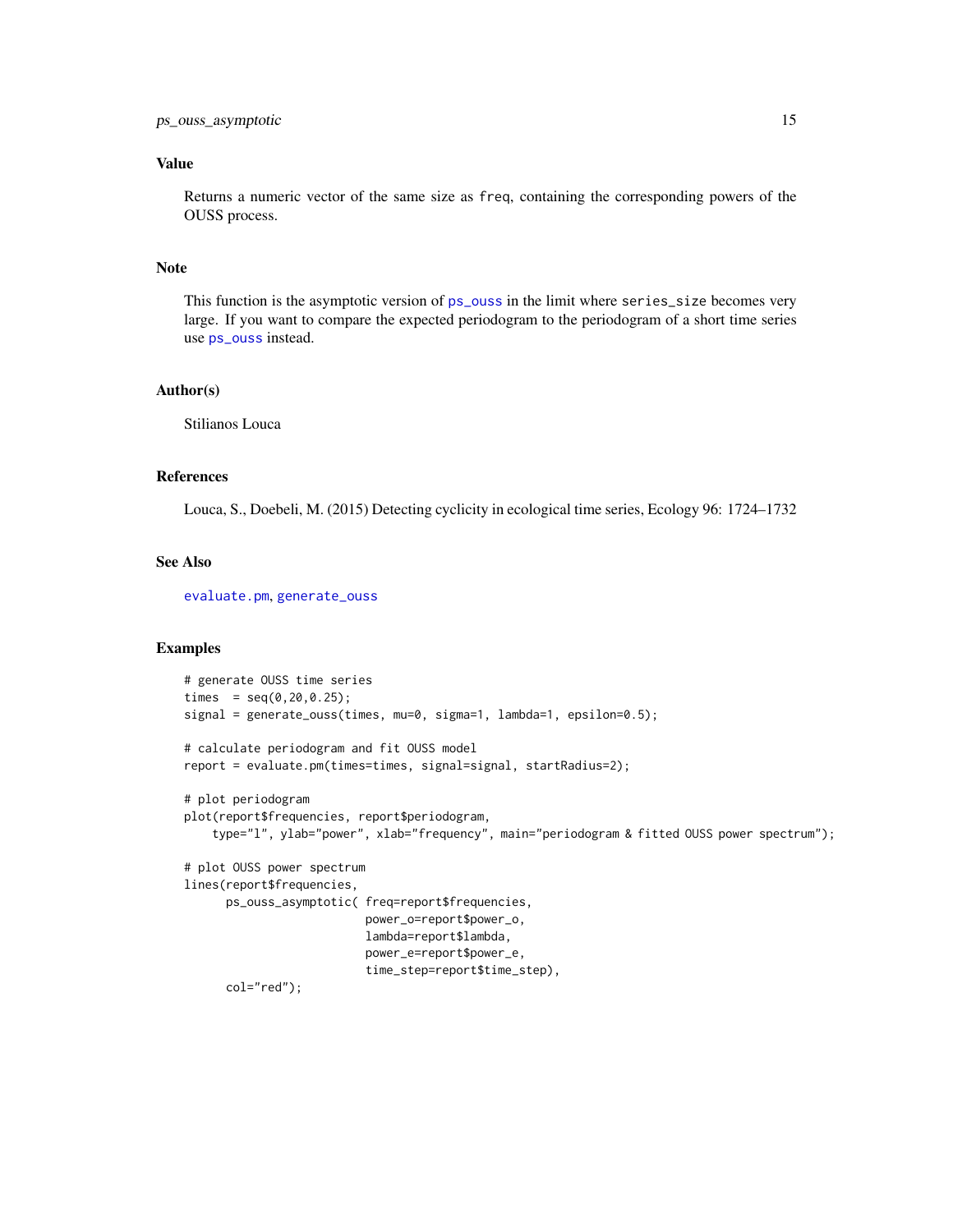<span id="page-15-2"></span><span id="page-15-0"></span>

Generate random cyclic time series, analyse them using [evaluate.pm](#page-3-1) and plot the results.

## Usage

runExample()

#### Author(s)

Stilianos Louca

## References

Louca, S., Doebeli, M. (2015) Detecting cyclicity in ecological time series, Ecology 96: 1724–1732

## See Also

[evaluate.pm](#page-3-1), [plotReport](#page-9-1), [generate\\_ouss](#page-8-1)

## Examples

# this might take a few seconds runExample();

<span id="page-15-1"></span>significanceOfLocalPeak

*Statistical significance of local periodogram peaks*

## Description

Calculate statistical significance for a secondary periodogram peak (i.e. a non-global periodogram maximum), based on the null hypothesis of an OUSS process.

## Usage

significanceOfLocalPeak(power\_o, lambda, power\_e, time\_step, series\_size, Nfreq, peakFreq, peakPower)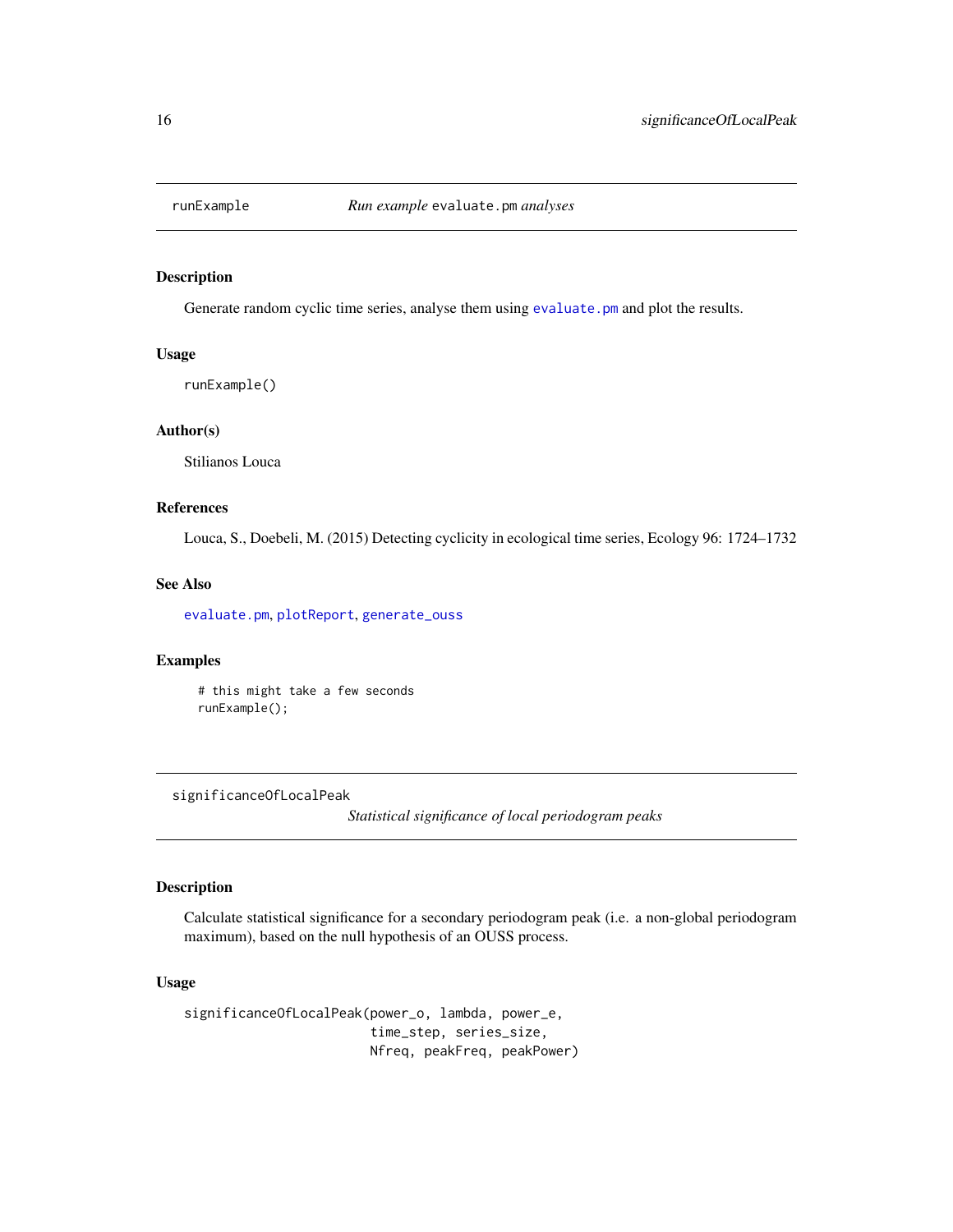#### **Arguments**

| power_o     | Positive number. Power at zero-frequency stemming from the underlying OU<br>process.                                                                          |
|-------------|---------------------------------------------------------------------------------------------------------------------------------------------------------------|
| lambda      | Positive number. Resilience (or relaxation rate) of the OU process, in inverse<br>time units. This is also the inverse correlation time of the OU process.    |
| power_e     | Non-negative number. Asymptotic power at large frequencies due to random<br>measurement errors. Setting this to zero corresponds to the classical OU process. |
| time_step   | Positive number. The time step of the time series that was used to calculate the<br>periodogram.                                                              |
| series_size | Positive integer. The size of the time series for which the periodogram peak was<br>calculated.                                                               |
| Nfreg       | The number of frequencies from which the local periodogram peak was picked.<br>Typically equal to the number of frequencies in the periodogram.               |
| peakFreg    | Single number. The frequency of the focal peak.                                                                                                               |
| peakPower   | Single number. The periodogram power calculated for the focal peak.                                                                                           |

#### Details

The OUSS parameters power\_o, lambda and power\_e will typically be maximum-likelihood fitted values returned by [evaluate.pm](#page-3-1). The time\_step is also returned by evaluate.pm and is inferred from the analysed time series. The examined periodogram peak (as defined by peakFreq) will typically be a secondary peak of interest, masked by other stronger peaks or a low-frequency maximum. The significance of such a peak is not defined by standard tests.

## Value

The returned P-value (referred to as "local P-value") is the probability that an OUSS process with the specified parameters would generate a periodogram with a power-to-expectation ratio greater than peakPower/E, where E is the power spectrum of the OUSS process at frequency peakFreq. Hence, the significance is a measure for how much the peak power deviates from its expectation. The calculated value is an approximation. It becomes exact for long regular time series.

## Note

This statistical significance is not equivalent to the one calculated by [evaluate.pm](#page-3-1) for the global periodogram maximum. If the investigated periodogram peak is a global maximum, then the P-value returned by [evaluate.pm](#page-3-1) should be preferred, as it also takes into account the absolute magnitude of the peak.

## Author(s)

Stilianos Louca

## References

Louca, S., Doebeli, M. (2015) Detecting cyclicity in ecological time series, Ecology 96: 1724–1732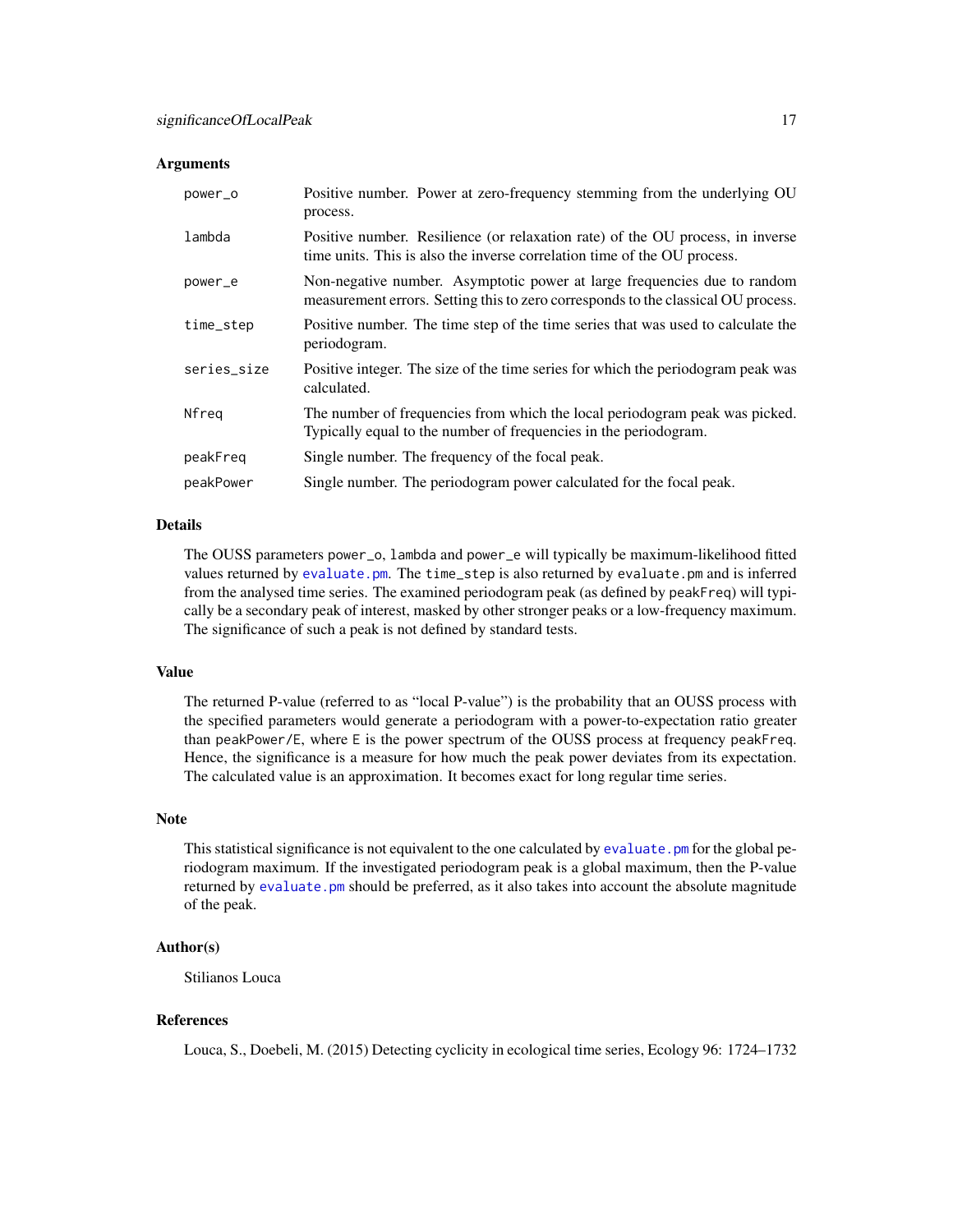## <span id="page-17-0"></span>See Also

[evaluate.pm](#page-3-1)

```
# In this example we generate a random cyclic time series, where the peak is (most likely)
 # masked by a strong low-frequency maximum.
 # We will use significanceOfLocalPeak() to evaluate its significance
 # based on its deviation from the expected power.
 # generate cyclic time series by adding a periodic signal to an OUSS process
 period = 1;times = seq(0, 20, 0.2);
 signal = 0.5 \times \cos(2 \times pi \times t \text{imes/period}) +
             generate_ouss(times, mu=0, sigma=1, lambda=1, epsilon=0.5);
 # calculate periodogram and fit OUSS model
 report = evaluate.pm(times=times, signal=signal);
 print(report)
 # find which periodogram mode approximately corresponds to the frequency we are interested in
 cycleMode = which(report$frequencies>=0.99/period)[1];
 # calculate P-value for local peak
 Pvalue = significanceOfLocalPeak(power_o = report$power_o,
                                     lambda = report$lambda,
                                     power_e = report$power_e,
                                     time_step = report$time_step,
                                     series_size = length(times),
                                     Nfreq = length(report$frequencies),
                                     peakFreq = report$frequencies[cycleMode],
                                     peakPower = report$periodogram[cycleMode]);
 # plot time series
 old.par \leq par(mfrow=c(1, 2));
 plot(ts(times), ts(signal),
      xy.label=FALSE, type="l",
      ylab="signal", xlab="time", main="Time series (cyclic)",
      cex=0.8, cex.main=0.9);
 # plot periodogram
 title = sprintf("Periodogram OUSS analysis\nfocusing on local peak at freq=%.3g\nPlocal=%.2g",
                 report$frequencies[cycleMode],Pvalue);
 plot(ts(report$frequencies), ts(report$periodogram),
      xy.label=FALSE, type="l",
      ylab="power", xlab="frequency", main=title,
      col="black", cex=0.8, cex.main=0.9);
 # plot fitted OUSS power spectrum
 lines(report$frequencies, report$fittedPS, col="red");
par(old.par)
```